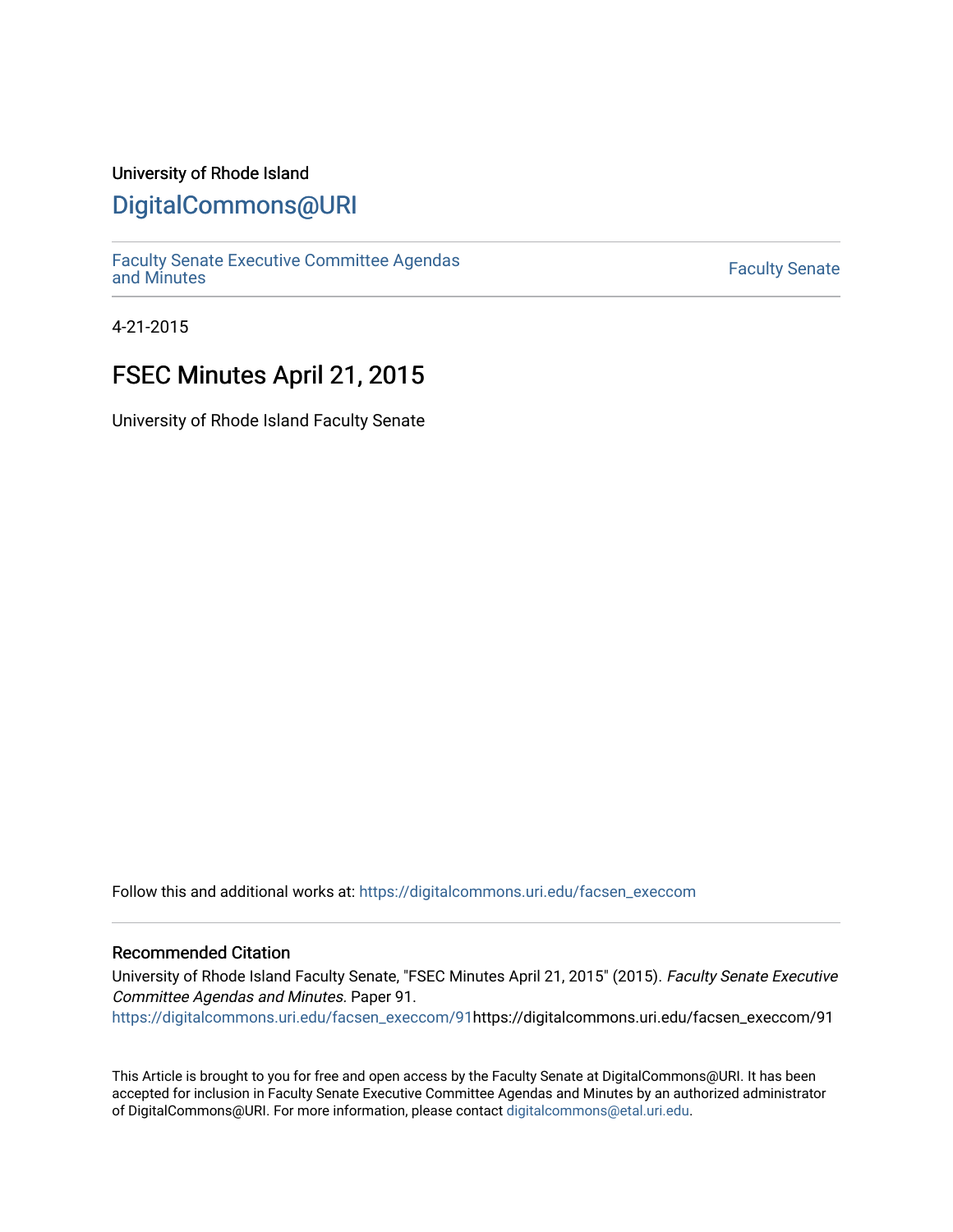# **Faculty Senate Executive Committee Meeting**

## **Minutes #39**

### **April 21, 2015**

1. The meeting was called to order at 3:00 PM on Tuesday, April 21, 2015 in Library Conference Room B, Chairperson Nassersharif presiding. Senators Rarick, Rollo Koster, Sullivan, and Welters were present; Senator Cerbo was absent.

2. Provost DeHayes, Vice Provost Beauvais, and Ms. Kelly Mahoney, Executive Director, External Relations and Communications, were welcomed to the meeting at 3:05 PM. Ms. Mahoney, appointed to her position in January 2015, provided the FSEC with an overview of her background, a summary of the responsibilities of her office, and aspects of her role as University liaison to the Rhode Island General Assembly, Office of the Governor, the Rhode Island Board of Education and the Council on Postsecondary Education, and Rhode Island's U.S. Congressional Delegation. Ms. Mahoney said that the new gubernatorial administration is offering significant opportunities for URI: Governor Raimondo has made support of higher education a priority and, already, has had many interactions with President Dooley; state agency directors have made inquiries to the University for information, and are seeking expertise from the URI community to help address issues and make decisions; the University is viewed as a resource and the partnership potential is high. Ms. Mahoney is working with the academic deans to create a catalog of existing work and ideas for partnerships. She reported that key items in the General Assembly include the budget bill, performance-based funding, the development of a funding formula for higher education, and the pending pension settlement agreement. Discussion ensued regarding the performance-based funding legislation and the higher education funding formula. Ms. Mahoney reiterated what the Provost has reported, that (RI) Senate leadership was open to working with Commissioner Purcell to adjust the proposal so, ostensibly, URI would not be penalized for the gains it has made in recent years in student retention and graduation rates. Regarding the funding formula, the performance measures will be tailored to each state institution, the Commissioner will lead the process to develop the formula, and there will be opportunity for faculty and student involvement in the work. Ms. Mahoney said that her role includes connecting URI faculty who have state-level concerns to the appropriate Committee Chair(s) (or others) at the State House. She encouraged communication with her office regardless of the issue or viewpoint of the faculty relative to the viewpoint of the institution. The FSEC thanked Ms. Mahoney for her time and her work, and indicated that they would like to invite her to make a presentation at a Faculty Senate meeting in the fall. Ms. Mahoney left the meeting at 4:05 PM.

3. The FSEC asked the Provost if the Dean of the Graduate School had been asked to distribute widely to the URI community the announcement of the search for an Associate Dean of the Graduate School.

4. The FSEC discussed with the Provost and Vice Provost the possibility of merging some of the joint and standing committees, particularly those with charges that overlap with the responsibility of the Office for the Advancement of Teaching and Learning. Discussion ensued. Senate Chair-Elect Rollo Koster said that she would engage in a review of the many committee charges, consult the committee chairs, and work to propose more efficient committee structures. The Provost and Vice Provost left the meeting at 4:25 PM.

#### 5. ONGOING BUSINESS

a. Senator Sullivan provided an update on the status of the Joint Classroom Steering Committee and a recent space request from the Department of Nutrition and Food Science.